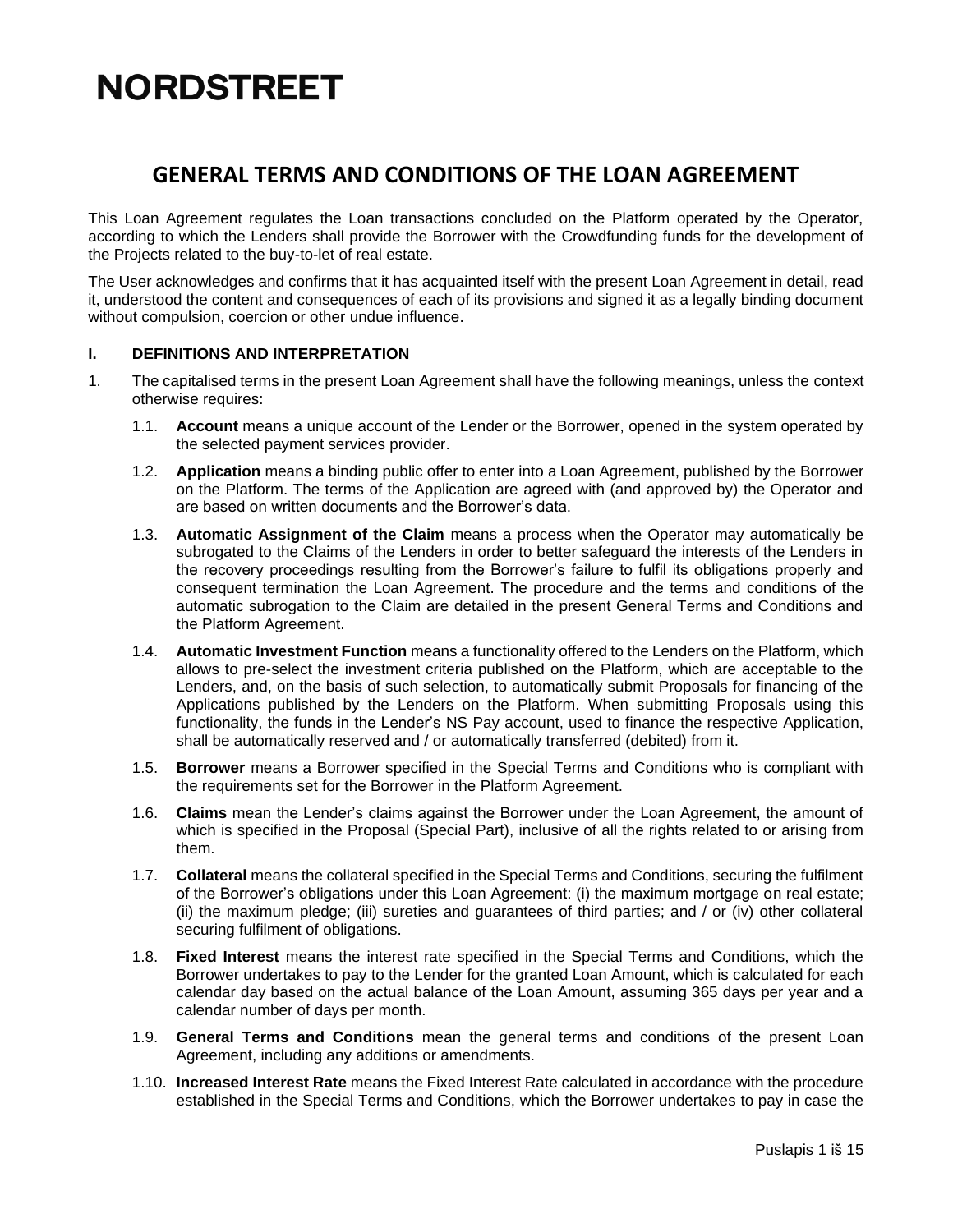real estate provided for in the Special Terms and Conditions is not leased on market terms within the term specified in the Loan Agreement.

- 1.11. **Interest** means the interest rate that the Borrower undertakes to pay to the Lender for the Loan Amount, which is specified by the Borrower in the Application and includes Fixed Interest and Variable Interest.
- 1.12. **NS Pay account** means the unique Lender's or the Borrower's account opened in UAB "NS Pay", legal entity code 305652931, head office address Vašingtono a. 1-62, Vilnius, Republic of Lithuania which is used to transfer the Loan Amount, and to credit or debit any charges. UAB "NS Pay" is an electronic money institution under the supervision of the Bank of Lithuania that is responsible for proper functioning of the account.
- 1.13. **Lender** means the Financier who has entered into the present Loan Agreement.
- 1.14. **Loan Agreement** means an agreement concluded between the Borrower and the Lender (s) through the Platform on the basis of which: the Lender (s) grant (s) a loan to the Borrower in accordance with the terms of the agreement and the Borrower undertakes to repay the received loan and make all payments related to the receipt (Interest, etc.). The Users are aware that all amendments and annexes to the Loan Agreement made by mutual agreement of the Users become an integral part of the Loan Agreement and are binding on the Parties. The Loan Agreement consists of a separate agreement between the Operator (in the name and for the benefit of the Lenders) and the Borrower, based on the special terms and conditions of the Loan Agreement and the Application (offer), made by the Borrower and approved by the Operator, based on this agreement and the Lender's Proposal (acceptance) as well as the General Terms and Conditions including all additions and amendments thereto.
- 1.15. **Loan Amount** means the amount of loan money lent by the Lender (s) to the Borrower through the Platform, which corresponds to the Borrower's completed Application and which the Borrower undertakes to repay to the Lender (s) and to pay Interest and other fees.
- 1.16. **Loan Repayment Schedule** means a payment schedule, which specifies the Loan repayment, Interest payments and other payments that the Borrower must make under the Loan Agreement and which forms an integral part of the Loan Agreement. The Loan Repayment Schedule is created on the Platform and published in the Borrower's User Account and / or the Lender's User Account.
- 1.17. **Operator Fee** means a one-off fee set by a separate agreement between the Operator and the Borrower, which is paid by the Borrower to the Operator for the administration of the Loan under the Loan Agreement and the Platform Agreement until discharge of the obligations under the Loan Agreement. The amount of the fee is determined for each Borrower individually in accordance with the Service Fees published on the Platform, taking into account the credit risk, the Loan Amount, the Loan Amount repayment term and other important circumstances.
- 1.18. **Operator** means UAB Nordstreet, legal entity code 304565690, registered office at Naugarduko g. 19, Vilnius, Lithuania. The Operator is included in the Public List of Operators of Crowdfunding Platforms, administered by the Bank of Lithuania.
- 1.19. **Platform** means the system supervised and operated by the Operator, which is hosted at [www.nordstreet.com](http://www.nordstreet.com/) and enables provision of crowdfunding. On the Platform, the Borrowers and the Lenders may borrow or lend money by participating in the Auctions in accordance with the procedure and conditions established by the Platform Agreement, thus creating Loan legal relationship. The Operator is carrying out its activity as an operator of the Platform.
- 1.20. **Profit Share** means the remuneration specified in the Special Terms and Conditions for the granted Loan Amount, which is calculated as a part of the profit received on the successful implementation of the Project and at the sale of the real estate.
- 1.21. **Project Assets** mean the real estate specified in the Special Terms and Conditions of the Loan Agreement, in respect of which the Project will be implemented, which will be leased during the Project implementation period and for the sale of which the Lenders are entitled to the payment of the Profit Share.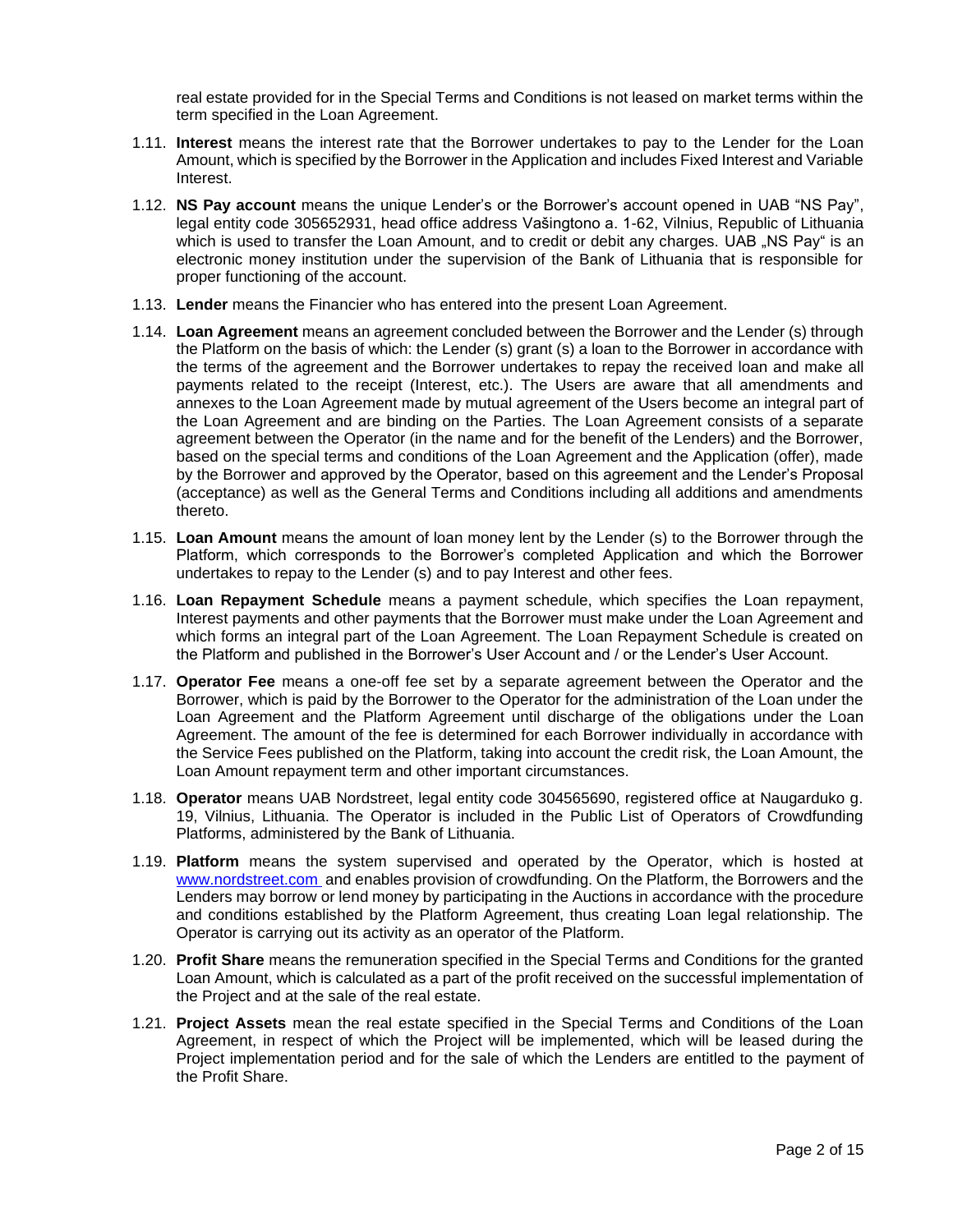- 1.22. **Project** means a project prepared to satisfy business, professional, scientific, research and other needs, except for consumption, and published on the Platform, for the implementation of which the Project owner seeks to attract crowdfunding funds.
- 1.23. **Related Party** means any person who has assumed any obligations in respect of the Operator or the Lenders under the Collateral.
- 1.24. **Repayable Loan Amount** means the portion of the Loan Amount repayable by the Borrower to a particular Lender under the concluded Loan Agreement (i.e. only the outstanding amount of the loan not repaid to the specific Lender, excluding accrued Interest and / or other accrued amounts payable).
- 1.25. **Secondary Market** means the functionality (system) of the Platform, through which the Users are able to assign to other Users the Claims they are entitled to (or acquire them from other Users, respectively).
- 1.26. **Service Fees** mean the fees payable to the Operator for the services provided, which are published on the Platform.
- 1.27. **Special Terms and Conditions** mean a separate agreement concluded between the Operator (in the name and for the benefit of the Lenders) and the Borrower on the special conditions of the Loan Agreement as well as the Application (offer) presented by the Borrower and approved by the Operator and the Proposal (acceptance) presented by the Lender.
- 1.28. **Variable Interest** means the interest rate calculated in accordance with the procedure established in the Special Terms and Conditions, which the Borrower undertakes to pay to the Lender for the granted Loan Amount, which depends on the performance of the Project.
- 2. Other capitalised terms used in this Loan Agreement shall have the meanings set forth in the Agreement on the Use of the Platform, the Law and other applicable legal acts.

#### **II. OBJECT OF THE LOAN AGREEMENT**

- 3. Under the conditions and in accordance with the procedure specified in the Loan Agreement, the Lenders undertake to provide the Loan Amount to the Borrower by means of crowdfunding, and the Borrower undertakes to repay the Loan Amount under this Loan Agreement and:
	- 3.1. to pay Fixed Interest;
	- 3.2. to pay Variable Interest;
	- 3.3. to fulfil other obligations specified in the Loan Agreement.
- 4. The Borrower undertakes to use the Loan Amount exclusively for the purpose of the use of the Loan Amount, which is specified in the Special Terms and Conditions of the present Loan Agreement. Upon receipt of the Operator's written request, the Borrower undertakes to collect, store and immediately provide the Operator with the requested information and documents justifying the use of the Loan Amount.
- 5. The Parties note that the Operator shall be entitled to check, at any time, as concerns the disbursement of the Loan Amount and the implementation of other terms of the Loan Agreement:
	- 5.1. correctness and accuracy of the information provided by the Borrower and Related Persons;
	- 5.2. various circumstances of the use of the Loan Amount for its purpose;
	- 5.3. the progress of the Project, the Borrower's income received from the Project, the expenses incurred, and the documents confirming this.

#### **III. CONCLUSION OF THE LOAN AGREEMENT**

- 6. The Loan Agreement is concluded in the form of crowdfunding and consists of the Special Terms and Conditions and the present General Terms and Conditions. The Loan Agreement is considered to be a multilateral loan transaction provided more than one Lender shall be lending funds to the Borrower under the Application.
- 7. The Borrower shall be entitled to withdraw the Application only until the moment of publication of the Application on the Platform, i.e. when the first proposal for financing the Application is submitted after the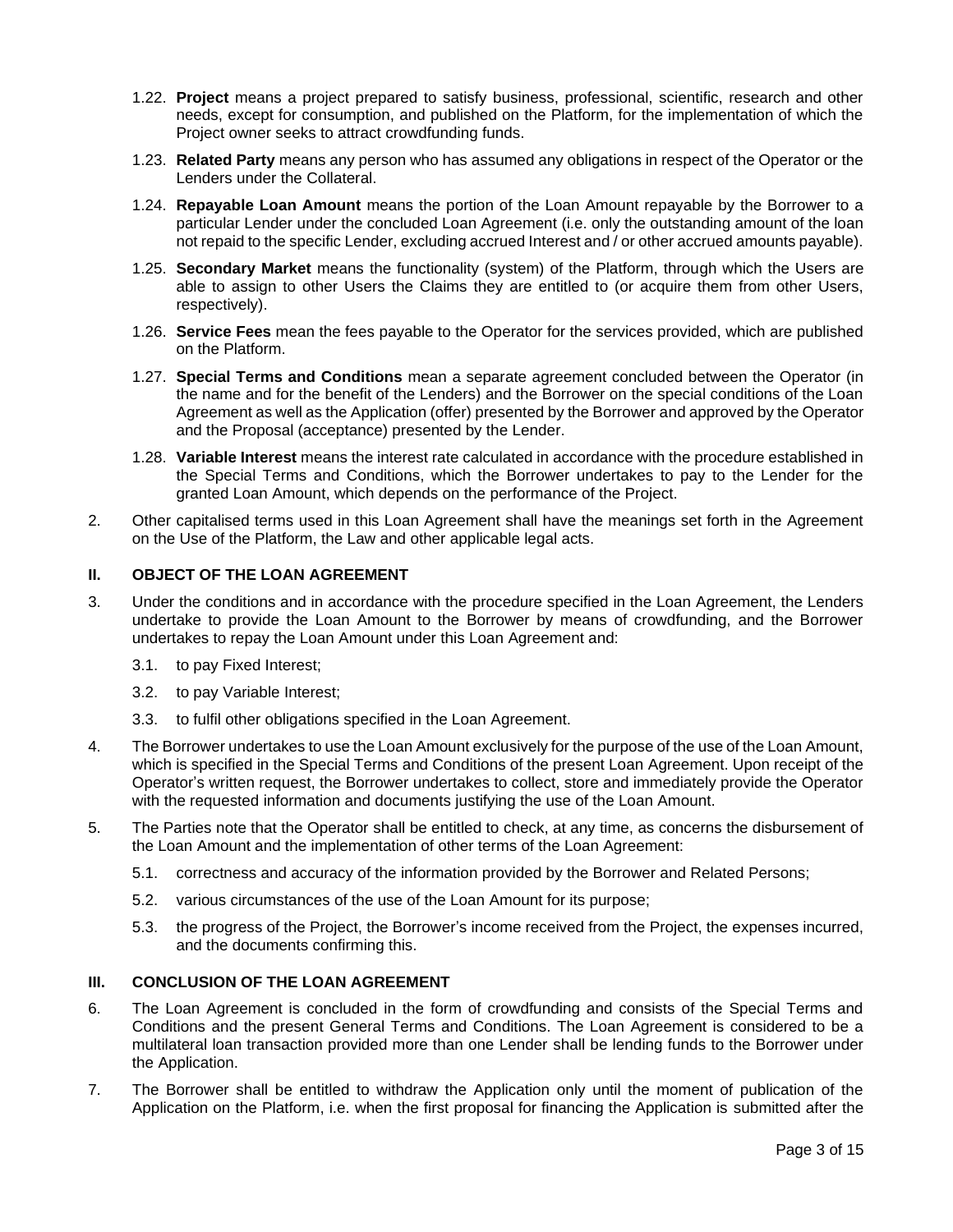publication of the Application. After the first proposal for the financing of the Application, the Borrower shall no longer be entitled to withdraw the Application without a separate consent of the Operator.

- 8. If the Lender undertakes to provide financing for the selected Project on the Platform in accordance with the published Application, such action of the Lender shall be irrevocable and the Lender shall not be entitled to withdraw such a commitment to grant the loan.
- 9. The Loan Agreement is a crowdfunding transaction and is entered into by means of crowdfunding on the Platform. The Loan Agreement is considered to be concluded from the moment of successful financing of the entire amount of the Application on the Platform.
- 10. The Parties agree that the actions taken by the Borrower and the Lender (Submission of the Application, the Proposal) and the data specified (User code, User account details, Borrower's or Lender's NS Pay account statement, User's or Platform's e-mails, or telephone audio recording, or the Platform's statement of the Borrower's or Lender's actions in the User's Account) shall be considered to be sufficient to express the will and intention to enter into the Loan Agreement and shall be equated to the Lender's or Borrower's signature with legal force as prescribed in the legal acts, and the Application and the Proposal placed on the basis thereof (Special Terms and Conditions) and the General Terms and Conditions, under which the amount lent by the Lender is transferred to the Borrower, shall be treated as a single original document and be equivalent to a document drawn up in writing, and shall have the same legal effects as a document signed by the Borrower and the Lender on each sheet thereof.
- 11. The Lenders authorise the Operator to represent their interests, enter into asset pledge transactions and / or other agreements related to the Loan Agreement and / or Collateral, where it is necessary to protect the interests of the Lenders and to represent them in court and / or other institutions.

### **IV. PROCEDURE FOR DISBURSEMENT OF THE LOAN AMOUNT**

- 12. Once the Lenders have financed the entire Loan Amount to be collected, as specified in the Borrower's Application, the said amount shall be transferred to the Borrower's Account in accordance with the procedure provided for in the Loan Agreement. For this purpose, the Lenders warrant that the Operator shall be entitled to credit the amount of financing offered by the Lenders from the Lenders' Account to the Borrower's Account.
- <span id="page-3-0"></span>13. The Operator undertakes to confirm the payment of the Loan Amount or a part thereof to the Borrower's NS Pay account, in accordance with the terms of the Loan Agreement, only when all the following conditions are met (the Operator has the right to waive any of the following conditions on its own and without a separate notice):
	- 13.1. all representations and warranties of the Borrower and Related Persons are accurate, true and valid, and testified by the documents submitted to the Operator;
	- 13.2. none of the grounds specified in Clause [57](#page-10-0) of the General Terms and Conditions exists, regardless of when it became clear, and, in the opinion of the Operator, there is no reason to believe that any such ground might arise in the future;
	- 13.3. all the Collateral have been duly executed and the documents attesting this have been submitted to the Operator, which are acceptable to it in terms of their content and form;
	- 13.4. the Borrower has concluded the insurance contracts required by the Operator and agreed upon in the Loan Agreement, and has submitted the documents proving this;
	- 13.5. in case of pledging real estate, the Borrower has provided the Operator with copies of the documents for the acquisition of the pledged real estate and the documents issued by the State Enterprise Center of Registers certifying the rights to the pledged real estate (possibly electronically, unless otherwise requested by the Operator);
	- 13.6. the Borrower has provided the Operator with the documents attesting to full and detailed information on the sources of income, required to make payments under the Loan Agreement;
	- 13.7. the Borrower has submitted to the Operator the appraisal of the assets subject to pledge, which has been prepared on the basis of the Law on the Bases of Property and Business Valuation of the Republic of Lithuania;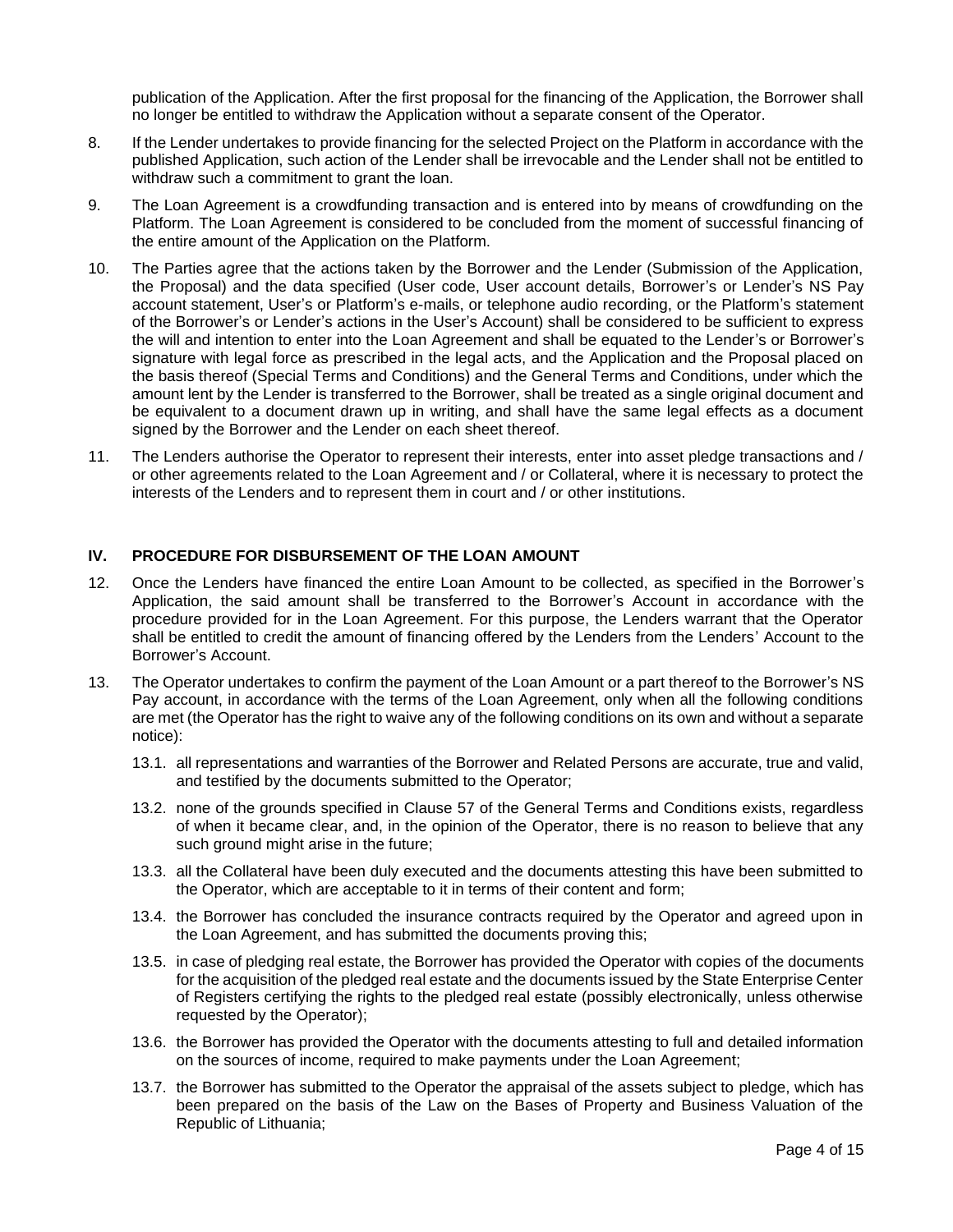- 13.8. after crediting the Loan Amount to the Borrower's NS Pay account, the ratio of the Debt to the value of the pledged assets will not exceed the amount specified in the Special Terms and Conditions of the Loan Agreement;
- 13.9. there are no current or possible future Encumbrances (known to the Borrower at the time of entering into this Loan Agreement) in respect of the asset pledged to the Operator, unless otherwise provided in the other terms of the Loan Agreement;
- 13.10.other obligations of the Borrower under this Loan Agreement, the Platform Agreement, and other agreements concluded between the Operator, the Lender and the Borrower are being duly fulfilled.
- 14. All the conditions specified in Clause [13](#page-3-0) of the present General Terms and Conditions, as well as the conditions specified in the Special Terms and Conditions, which concern the disbursement of the Loan Amount to the Borrower, must be fulfilled in a manner and form acceptable to the Operator. The Operator shall have the sole discretion to unilaterally assess whether or not the specific conditions mentioned above, which are attached to the disbursement of the Loan Amount, have been properly fulfilled.
- 15. If any of the conditions specified in the Loan Agreement is not fulfilled in a manner appropriate to the Operator before the disbursement of the Loan Amount, the Operator shall be entitled to terminate the present Loan Agreement, without any consequences for itself and the Lenders, by notifying the Borrower in writing (presentation of such a notice electronically shall be considered a proper and acceptable way of notification). In this case, the funds transferred by the Lender for the conclusion of the Loan Agreement to the Lender's NS Pay account from which the payment was made shall be repaid to the Lender within 10 (ten) business days.
- 16. The Operator shall be entitled, at its own discretion, to waive, in respect of the Borrower, one or more of the conditions provided for in Clause [13](#page-3-0) of the present General Terms and Conditions.

# **V. REPAYMENT OF THE LOAN. INTEREST**

- 17. The Borrower shall repay the Loan Amount and pay the Interest within the time limits set in the Loan Repayment Schedule.
- 18. The Borrower undertakes to repay the Loan Amount at the periodicity specified in the Payment Schedule, together with the Interest provided for in and calculated in accordance with the Loan Agreement, i.e.:
	- 18.1. Fixed Interest;
	- 18.2. Variable Interest;
	- 18.3. Profit Share (after successful implementation of the Project).
- 19. The Fixed Interest on the Loan Amount, which are due to the Lenders, shall start to accrue on the day (inclusive) on which the successfully financed Loan Amount is paid to the Borrower.
- 20. The Variable Interest due to the Lenders shall be calculated in accordance with the procedure and periodicity provided for in the Special Terms and Conditions, after the Borrower has provided the Operator with all the required information on the income received and expenses incurred in relation to the Project assets. The amount of the Variable Interest payable is provided for in the Special Terms and Conditions and shall be calculated in accordance with the procedure established in the Special Terms and Conditions on the basis of the income received from lease of the real estate acquired during the implementation of the Project.
- 21. Irrespective of the yield of the Project (i.e. the income from lease of the real estate acquired during the Project), the Borrower must in all cases pay at least the Fixed Interest to the Lenders.
- 22. At the end of the term of the Loan Agreement, the Lenders may also be paid the Profit Share calculated at the end of the term of the Loan Agreement upon successful implementation of the Project and realisation of the real estate acquired. A more detailed procedure for the realisation of real estate acquired during the Project is provided in Section [VI](#page-5-0) of the present General Terms and Conditions.
- 23. All payments under the Loan Agreement must be made through active actions by the Borrower itself. All the payments under the Loan Agreement must be made from the Account opened in the name of the Borrower to the account specified in the Special Terms and Conditions.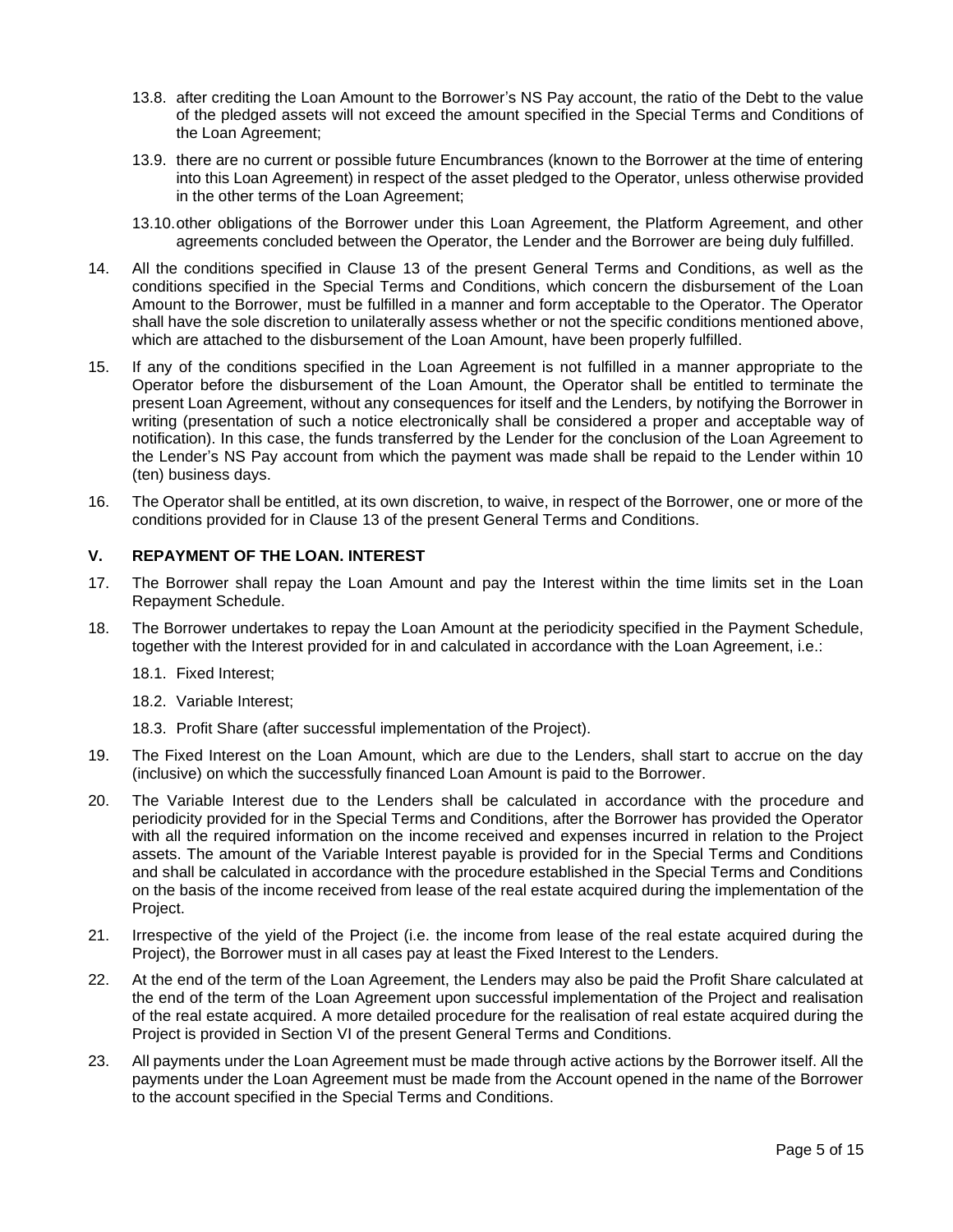- 24. If the Borrower wishes to make a payment not from an Account opened in its own name or a third party wishes to make a payment for the Borrower under the Loan Agreement, the Operator must be duly notified of such actions, in writing, no later than 10 business days before the planned payment; in addition, the payment details must clearly indicate that such payment is made for the obligations of a particular Borrower under the present Loan Agreement. In the event of defective compliance with these requirements, the Borrower shall bear all risks associated with the late offsetting and administration of such payments received, as well as the late distribution to the Lenders of such amounts received. In the latter case, the Borrower must reimburse the Operator for the additional costs related to the administration of such a payment which has not been agreed upon.
- 25. If the Borrower fails to make payments under this Loan Agreement in a proper and timely manner, the Borrower shall be obliged to pay compensatory interest and / or make other payments provided for in the Loan Agreement and pay the Service Fees published by the Operator.
- 26. The Operator shall distribute the funds received to the technical account to the Lenders and deduct the payments due to the Operator from the amounts received.
- 27. In the event of overdue payments, upon receipt of the funds the amounts due from the Borrower shall be credited in the following order:
	- 27.1. first payments due to the Operator in accordance with the Service Fees approved by the Operator and the agreements concluded between the Operator and the Borrower;
	- 27.2. second compensatory interest due to the Lenders;
	- 27.3. third Interest due to the Lenders;
	- 27.4. fourth Increased Interest Rate due to the Lenders;
	- 27.5. fifth the Loan Amount granted by the Lenders and the Profit Share.
- 28. In the event of early termination of the Loan Agreement, the Borrower shall be obliged to pay all compensatory interest and Interest due under the Loan Agreement.
- <span id="page-5-1"></span>29. If the Borrower misses the terms provided in the Loan Repayment Schedule, the Borrower shall pay compensatory interest<sup>1</sup> of 0.02% on the amount overdue, for each calendar day of delay.
- 30. If the repayment term of the entire Loan Amount specified in the Loan Repayment Schedule has expired, the compensatory interest specified in Clause [29](#page-5-1) of the present General Terms and Conditions shall continue to be calculated from the last outstanding Loan Amount.

# <span id="page-5-0"></span>**VI. SALE OF PROJECT ASSETS**

- 31. The Borrower, to whom the Loan Amount has been disbursed, undertakes to acquire, lease and sell the Project assets before the expiry of the Loan Agreement, under the conditions provided for in the Loan Agreement.
- 32. In case the Borrower, 2 months before the expiry of the Loan Agreement, does not take the actions necessary for the sale of real estate acquired during the implementation of the Project (e.g. fails to find a potential buyer, fails not enter into a preliminary sale and purchase agreement, etc.) or the Borrower's actions do not produce a tangible result, the Operator shall be entitled to suggest a market-known agent who would organise a transparent sale of the Borrower's Project assets at the market price. In all cases, the Borrower undertakes to cooperate with the respective agent specified by the Operator. All the substantiated and reasonable costs related to the realisation (sale) of the Project assets (e.g. the remuneration of the agent specified by the Operator) shall be deducted from the amount received for the sale of the Project assets. The Profit Share due to the Lenders shall be calculated from the remaining amount of the sale of the Project assets, exceeding the acquisition price of the Project assets<sup>2</sup> (excess profit), in accordance with the procedure established in the Special Terms and Conditions.

<sup>&</sup>lt;sup>1</sup> Daily interest rate.

<sup>&</sup>lt;sup>2</sup> The acquisition price of the Project Assets shall be considered to be the Loan Amount financed on the Platform (operated by the Operator) and paid to the Borrower.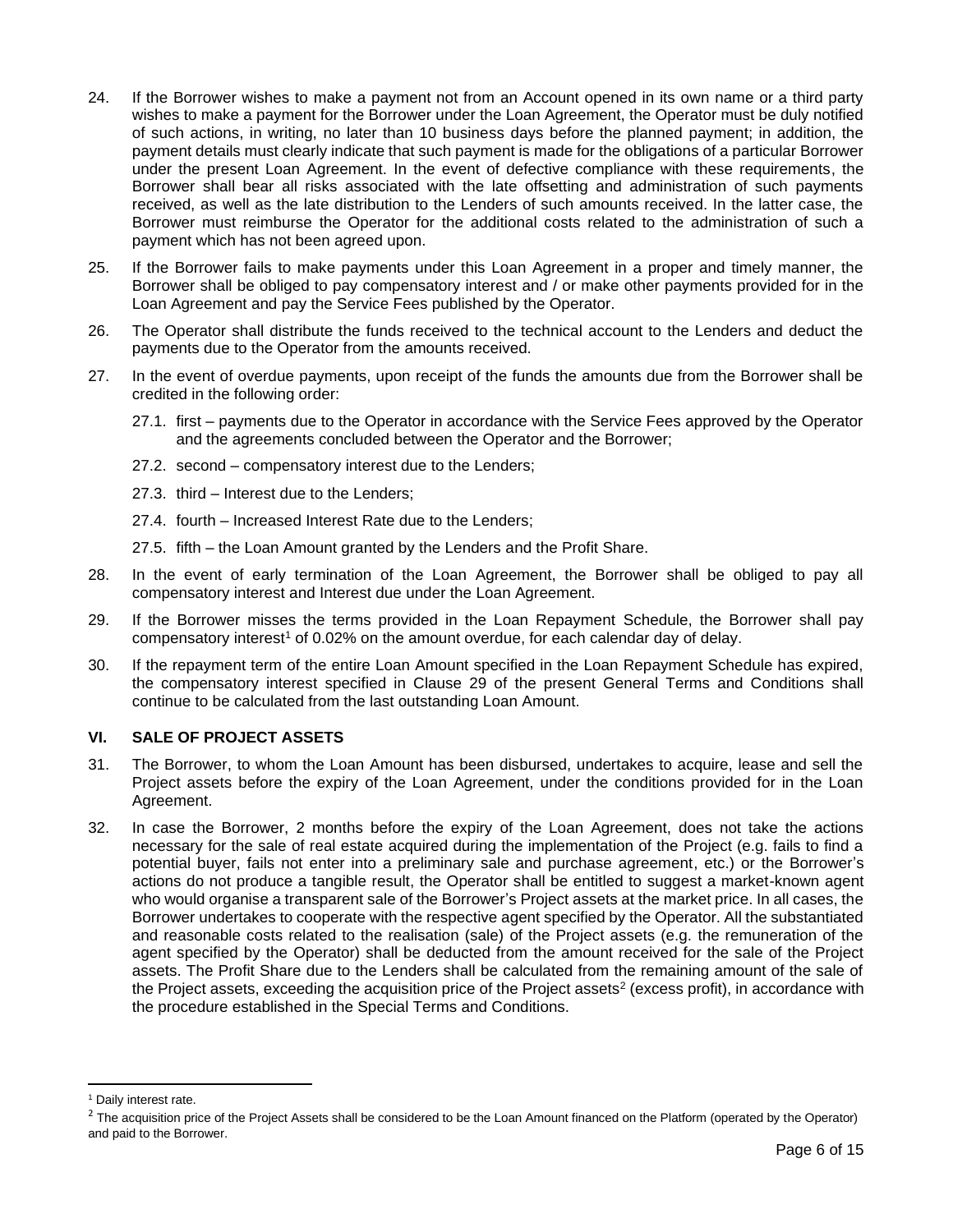- 33. If the Borrower does not sell the Project assets by the end of the term of the Loan Agreement, the Operator shall be entitled to give to the Borrower additional 20 working days to sell the Project assets and receive payment for them. No Interest shall be accrued to the Borrower during this period.
- 34. In all cases, the real estate acquired in the course of the Project must be appraised by an independent property appraiser acceptable to the Operator in accordance with the procedure established in the Law on the Bases of Property and Business Valuation. The appraisal must not be older than 6 months at the time of sale of the assets, but the Operator reserves the right to request a more recent reappraisal (e.g. in the event of rapid changes in the real estate market situation, etc.). The Borrower undertakes to cover the costs of appraisal of the assets. Once the value of the assets to be sold has been determined, the real estate in question must be sold at a price not lower than that set by an independent property appraiser.
- 35. In all cases, the aim must be to sell the Project assets at a price not lower than the market price and at a price not lower than the minimum sale price of the Project assets specified in the Special Terms and Conditions (if applicable). In all cases, the Borrower must obtain the Operator's prior written consent to the conclusion of both the preliminary asset purchase and sale agreement and the main asset purchase and sale agreement.
- 36. Upon sale of the assets acquired in the course of the Project, the Borrower must provide the Operator with all the information and / or documents related to the sale of real estate, on the basis of which the Operator shall calculate the Profit Share due to the Lenders for successful realisation (sale).
- 37. Irrespective of the sale price of the Project assets, the Borrower must in all cases repay the full Loan Amount and pay Interest, as well as make any other payments related to the Loan Agreement, by the end of the Loan repayment term. For the sake of clarity, in such a case, if the Project assets were sold at a lower price than they have been purchased at, this would not reduce the Loan Amount payable by the Project Owner.

# **VII. EARLY REPAYMENT OF THE LOAN AMOUNT**

- 38. The Borrower shall be entitled to sell the real estate acquired during the Project before the end of the Project implementation period and to repay the Loan Amount in advance, with the Operator's prior written consent. In this case, the Borrower shall pay the Fixed Interest and the Variable Interest, accrued up to the date of the early repayment of the Loan Amount, and the Profit Share due to the Lenders from the sale of the Project assets as set out in Section [VI](#page-5-0) of the General Terms and Conditions.
- 39. Seeking for an early repayment of the Loan Amount, the Borrower must notify, by e-mail 5 (five) business days prior to the respective payment date, the Operator of the intention to repay the Loan Amount or a part thereof earlier. In the notice of early repayment, the Borrower shall indicate the details of the Loan Agreement (date and number), the sum of the Loan Amount to be repaid early and the payment date on which the Loan Amount will be repaid. The Borrower, having submitted the notice referred to herein, shall not have the right to withdraw it without the separate written consent of the Operator and shall be deemed unconditionally obliged to repay the amount specified in the notice (including the Loan Amount Early Repayment Fee due to the Operator) within the specified term. If the Borrower fails to comply with such updated obligations thereof, the Operator shall be entitled to demand penalties, other payments and / or fees for breach of payment obligations, as would be applicable in case of breach of the Loan Agreement. If the Borrower's notice is not in conformity to the requirements of this condition, the Operator shall be entitled not to credit the Borrower's funds for early repayment of the Loan and to repay to the Borrower the overpayment of the monthly payment made. The submission of the notice within the set term and the obligatory details specified therein constitute the material preconditions for the early repayment of the Loan Amount.

# **VIII. COLLATERAL**

40. Proper fulfilment of the Borrower's obligations under the Agreement hall be secured by Collateral. All documents and transactions creating the Collateral must be of the form and content acceptable to the Operator, i.e. agreed upon by the Borrower and the Operator in advance. The Loan Agreement must in all cases be secured by a maximum mortgage agreement. Collateral transactions of notarial form shall be concluded at a time agreed upon in advance with the Operator and at a notary office selected by the Operator.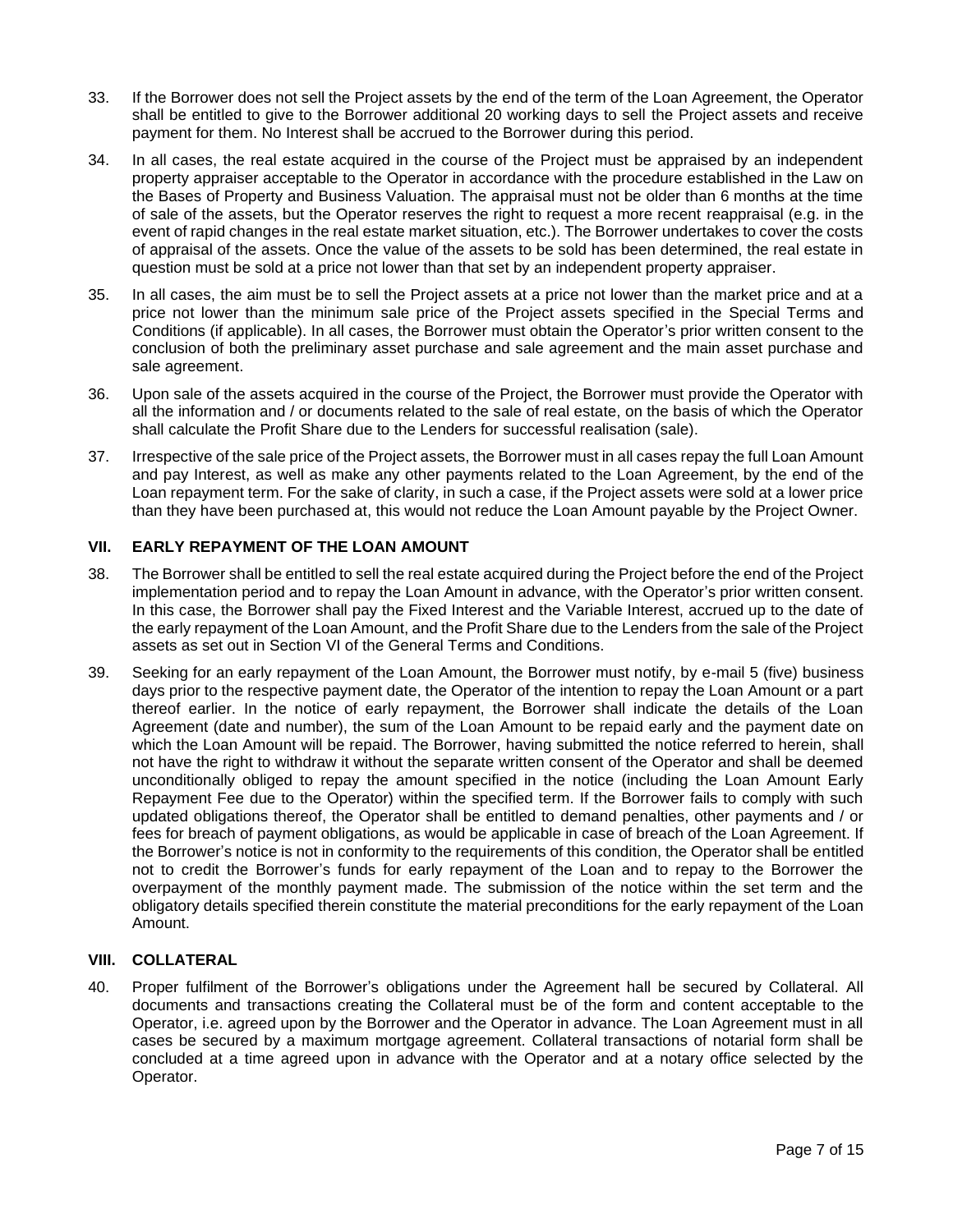- 41. The Borrower undertakes to ensure that until the discharge of the Borrower's obligations under the Loan Agreement, all the Collateral is valid and it is possible to enforce it under the conditions provided in the relevant Collateral transactions.
- <span id="page-7-1"></span>42. Should, for any reason, the amount of the Borrower's defaulted obligations under the Loan Agreement and the Debt to Collateral Value Ratio established by the Appraisers acceptable to the Operator become higher than the Debt to Collateral Value Ratio established in the Special Terms and Conditions, before the discharge of the Borrower's obligations under the Loan Agreement, the Borrower must immediately, but no later than within 10 (ten) business days from the date of dispatch of the Operator's written notice, additionally pledge real estate acceptable to the Operator or other assets acceptable to the Operator so that the ratio of the amount of the Borrower's defaulted payment obligations under the Loan Agreement to the market value of all the pledged assets would not exceed the ratio of the Debt to the Pledged Assets, or to repay such a part of the Loan Amount that the ratio of the amount of the Borrower's defaulted payment obligations under this Loan Agreement to the market value of the entire pledged assets would not exceed the ratio of the Debt to the value of the pledged assets.
- 43. In maximum mortgage agreements, the Operator shall be identified as the representative of the Lenders (as creditors), whereas the Lenders themselves will not be identified in such transactions and registered in the relevant official mortgage register (as required by the applicable legal acts). To that end, the Operator will have all the rights and obligations as a representative of the mortgage creditor, provided for in the Loan Agreement, the Platform Agreement and / or applicable legal acts.

# **IX. UNDERTAKINGS OF THE PARTIES TO THE AGREEMENT**

- <span id="page-7-2"></span>44. Each of the Parties hereby warrants to each other that:
	- 44.1. The Parties have duly acquainted themselves with the provisions of the present Loan Agreement (both the General Terms and Conditions, the Special Terms and Conditions and other applicable annexes to the Agreement), understand their content and voluntarily consent to the terms and conditions of the Loan Agreement;
	- 44.2. A Party shall have the right to enter into this Loan Agreement, Collateral transactions and the conclusion and performance of relevant agreements is in accordance with the applicable law, decisions of the court, arbitration or other institutions, Articles of Association of the Parties (legal entities) and / or other documents of incorporation, obligations assumed under other agreements;
	- 44.3. A representative of the Party, concluding the present Loan Agreement, is acting within the limits of the granted powers, these powers are granted to him without prejudice to the applicable legal acts, the Party's Articles of Association and / or other documents of incorporation, decisions of management bodies, etc.;
	- 44.4. The Parties have obtained any and all permits, consents and decisions of the governing bodies, state institutions or other persons required for the conclusion of this Loan Agreement and the conclusion of Collateral transactions, if such decisions are required.
- <span id="page-7-0"></span>45. The Borrower undertakes:
	- 45.1. to properly submit the Collateral and ensure its validity under the conditions, procedure and terms set forth in the Loan Agreement;
	- 45.2. to use the received Loan Amount only in accordance with its purpose provided for in the Special Terms and Conditions of this Loan Agreement, to collect and keep documents proving this;
	- 45.3. to provide information on the progress of the Project, income related to the Project, documents confirming the expenses, all the information necessary to calculate the Variable Interest payable by the Borrower and the Profit Share, in accordance with the procedure and periodicity established by the Operator;
	- 45.4. immediately, but no later than within 1 working day, to inform the Operator about changes related to the Project (and submit related documents), including but not limited to:
		- 45.4.1. signing, terminating or change of the lease agreement (in the case of a long-term lease);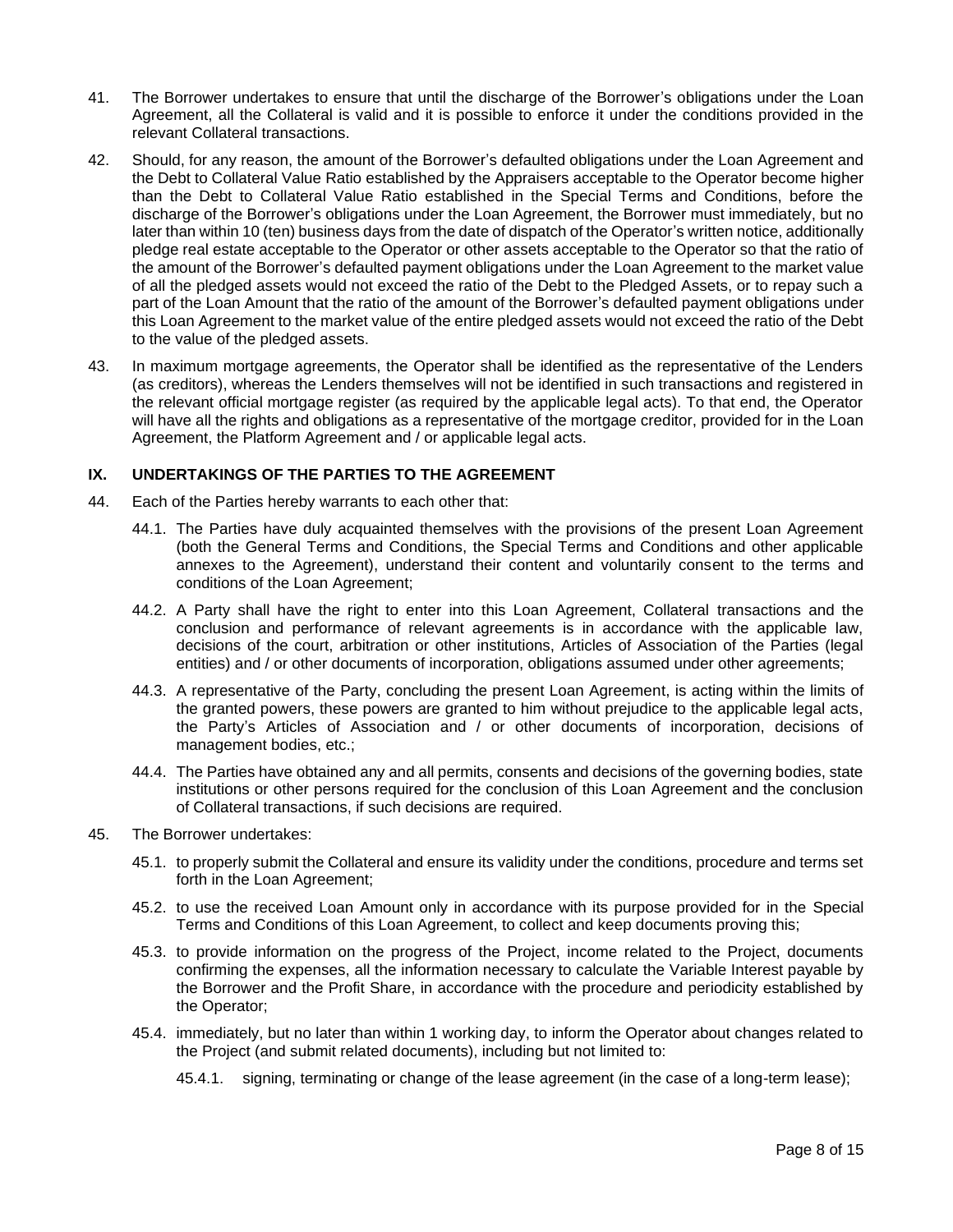- 45.4.2. signing, terminating or changing the lease agreement (in the case of a short-term lease, when the agreement is signed with the management company coordinating the lease of the Project assets);
- 45.4.3. events that may affect the value of the assets, necessitate repairs or which may make it difficult to lease the assets (e.g. fire, other emergencies);
- 45.4.4. preliminary lease or sale agreements signed.
- 45.5. upon the demand of the Operator, to submit within the reasonable term set by the Operator the documents substantiating the use of the Loan Amount, in a form and conditions acceptable to the Operator;
- <span id="page-8-1"></span>45.6. to conclude agreements for lease and / or sale and purchase of the real estate related to the Project, to conclude other transactions related to the assets on market terms and prices, not to hide income and to provide the Operator in good faith with all the requested information related to the Project and the real estate related to the Project.
- 45.7. to repay the Loan Amount, pay Interest and make other payments provided for in the Loan Agreement by the final maturity provided in the Loan repayment schedule, and to pay compensatory interest as well as Operator's other fees published in the Service Fees, if the Loan Amount, a part thereof or Interest or other payments according to the Loan repayment schedule are not repaid;
- 45.8. to provide the Operator, by the due date of disbursement of the Loan Amount, with all the information on all valid obligations of the Borrower to third parties, guarantees received and provided, suretyship, collateral transactions entered into, as well as all other information that may be material to the Application, the Lender's proposal for financing of the Loan Amount, conclusion, performance, validity and termination of the Loan Agreement;
- 45.9. to ensure the Operator's ability to check the activities of the Borrower, the pledged assets, the activities performed upon the arrival of the Operator's representative at the Borrower's registered office and / or the location of the pledged assets. In case of non-compliance with this obligation or unreasonable delay to comply with it, the Operator shall acquire the right to terminate the Loan Agreement through the fault of the Borrower.
- 45.10.immediately and in any case no later than within 2 working days from the occurrence of the relevant circumstances to notify the Operator in writing, if:
	- 45.10.1. it is unable to make any payments under the Loan Agreement in a timely and proper manner or to properly and timely perform other obligations under the Loan Agreement;
	- 45.10.2. the pledged assets are damaged or destroyed or otherwise impaired;
	- 45.10.3. a decision is made regarding the reorganisation, liquidation, restructuring of the Borrower, initiation of bankruptcy proceedings against the Borrower or initiation of out-of-court bankruptcy proceedings;
	- 45.10.4. any contact information of the Borrower or Related Persons (if any) has changed;
	- 45.10.5. it is planned to use the Loan Amount (or part thereof) for a purpose other than that specified in the Application;
	- 45.10.6. the financial situation of the Borrower deteriorates or may deteriorate (e.g. newly assumed debt obligations);
	- 45.10.7. any circumstance arises that impairs or may impair the Borrower's solvency;
	- 45.10.8. any arbitral, judicial and / or other proceedings (enforcement, etc.) are initiated by the Borrower or initiated against the Borrower, if that may impair the financial situation of the Borrower;
- <span id="page-8-0"></span>45.11.without the Operator's prior written consent:
	- 45.11.1. not to provide sureties or guarantees, not to pledge any of its assets to third parties;
	- 45.11.2. not to encumber the assets pledged to the Operator to any extent;
	- 45.11.3. not to take or grant loans or credits of any size or type;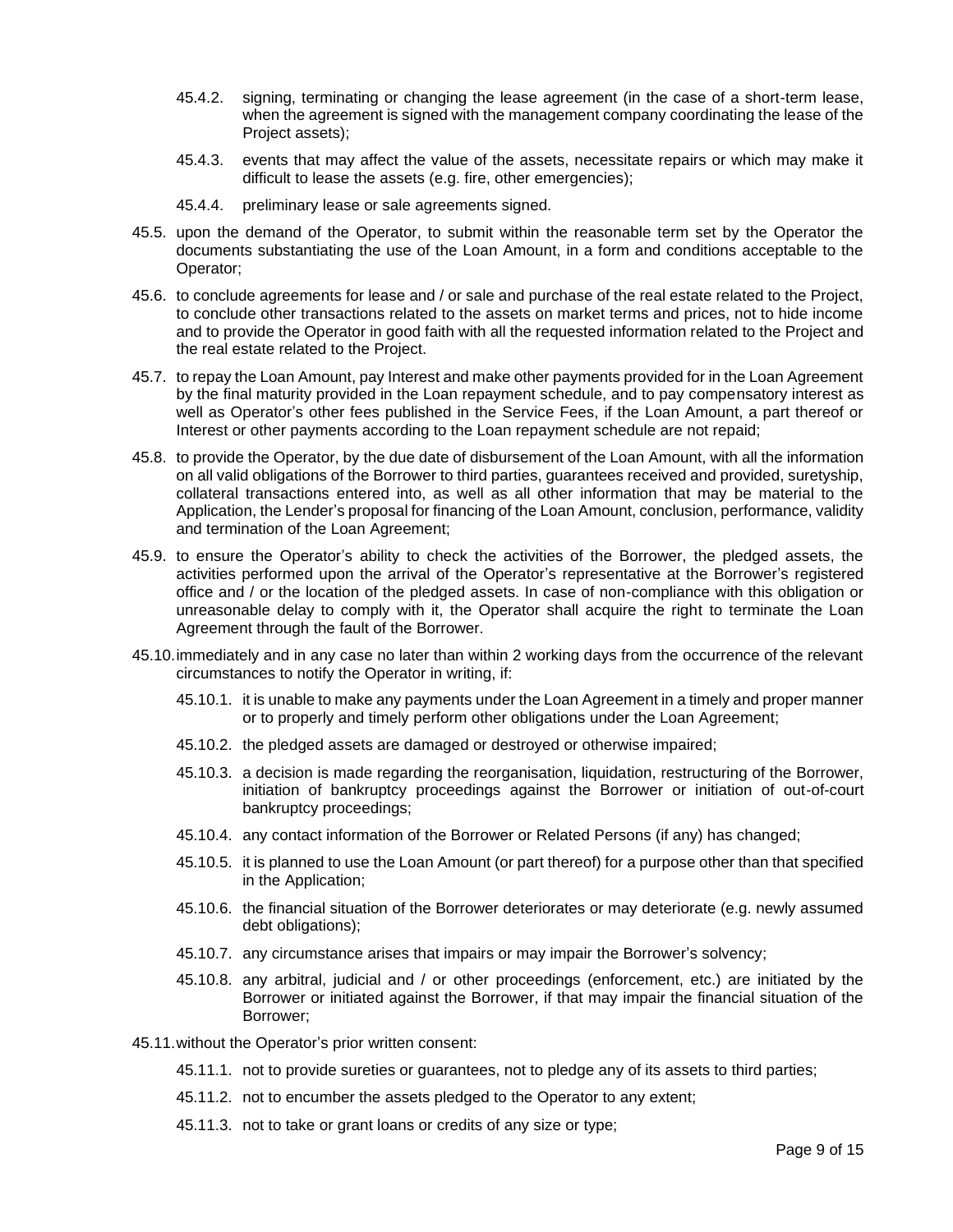- 45.11.4. not to reduce the authorised capital, not to initiate reorganisation, restructuring, bankruptcy or liquidation procedures by itself;
- 45.11.5. to refrain from other actions that may have a significant negative impact on the proper performance of the present Loan Agreement;
- 45.12.to inform the Operator in advance in writing about the change of the registered office, the expected or actual deterioration of the financial condition, the expected settlement delays and about all other changes that may affect the fulfilment of obligations arising from or related to the Loan Agreement;
- 45.13.to cover with its own funds the expenses related to the conclusion, registration, notary, insurance and other expenses of the conclusion of the Loan Agreement and / or related to the conclusion of the Loan Agreement;
- 45.14.to properly fulfil other obligations arising from and / or related to the Loan Agreement.
- 46. Non-fulfilment or defective fulfilment of the obligations specified in Clause [45](#page-7-0) of the present General Terms and Conditions shall be considered a material breach of the Loan Agreement.
- 47. The Operator, having learned that the circumstances specified in Clause [45.11e](#page-8-0)xist and not having been notified by the Borrower thereof, shall be entitled to take appropriate actions, including termination of the Loan Agreement, suspension of the Borrower's activities on the Platform or removal thereof from the Platform.
- 48. The Borrower undertakes to implement the objective of lease of the Project assets, as established in the Special Terms and Conditions, throughout the entire term of the Loan Agreement. In the event that the objective of lease of the Project assets in question is not achieved and the Project assets are not leased, the Borrower shall in any case be required to pay to the Lenders the Fixed Interest set forth in the Special Terms and Conditions. If the objective of lease of the Project assets, as established in the Special Terms and Conditions, is not achieved during the term of the Loan Agreement, the Operator shall be entitled to refer to the Borrower a different management company to coordinate the lease of the Project assets, and the Borrower, respectively, after such a referral of the Operator, shall make maximum effort to enter into an agreement with the respective management company on the coordination of the lease of the Project assets within a reasonable term, but no later than within 10 calendar days.
- <span id="page-9-0"></span>49. The Borrower further certifies and warrants that:
	- 49.1. all the representations and warranties of the Borrower and Related Persons, concerning the Loan Agreement, are accurate, true, valid and confirmed by the documents submitted to the Operator;
	- 49.2. as of the date of concluding the Loan Agreement, it has no other financial obligations not disclosed to the Operator, obligations under the pledge, surety, guarantee or other agreements securing the fulfilment of the obligations of the Borrower or third parties;
	- 49.3. the Borrower is not subject to and there is no information of any pending litigation or arbitration proceedings a decision taken in which could adversely affect the Borrower's financial condition, business operations and / or the fulfilment of its obligations under the Loan Agreement;
	- 49.4. the Borrower is not subject to any investigations initiated by other competent authorities (e.g. the State Tax Inspectorate, the Financial Crime Investigation Service, the Special Investigation Service)
- 50. The Lenders undertake:
	- 50.1. to grant the Loan Amount to the Borrower in accordance with the procedure and conditions provided for in the Loan Agreement;
	- 50.2. not to disclose the Borrower's confidential information to third parties, except in cases provided by legal acts;
	- 50.3. not to prevent the Borrower from properly and timely fulfilling its obligations under the Loan Agreement.
- 51. In this case, if the Operator suspects that the Project assets specified in the Special Terms and Conditions have been leased on non-market terms, it may apply to the Borrower for additional explanations and evidence of the lease agreement having been concluded on market terms. The Borrower undertakes to provide the Operator with additional explanations and evidence within a reasonable period of time specified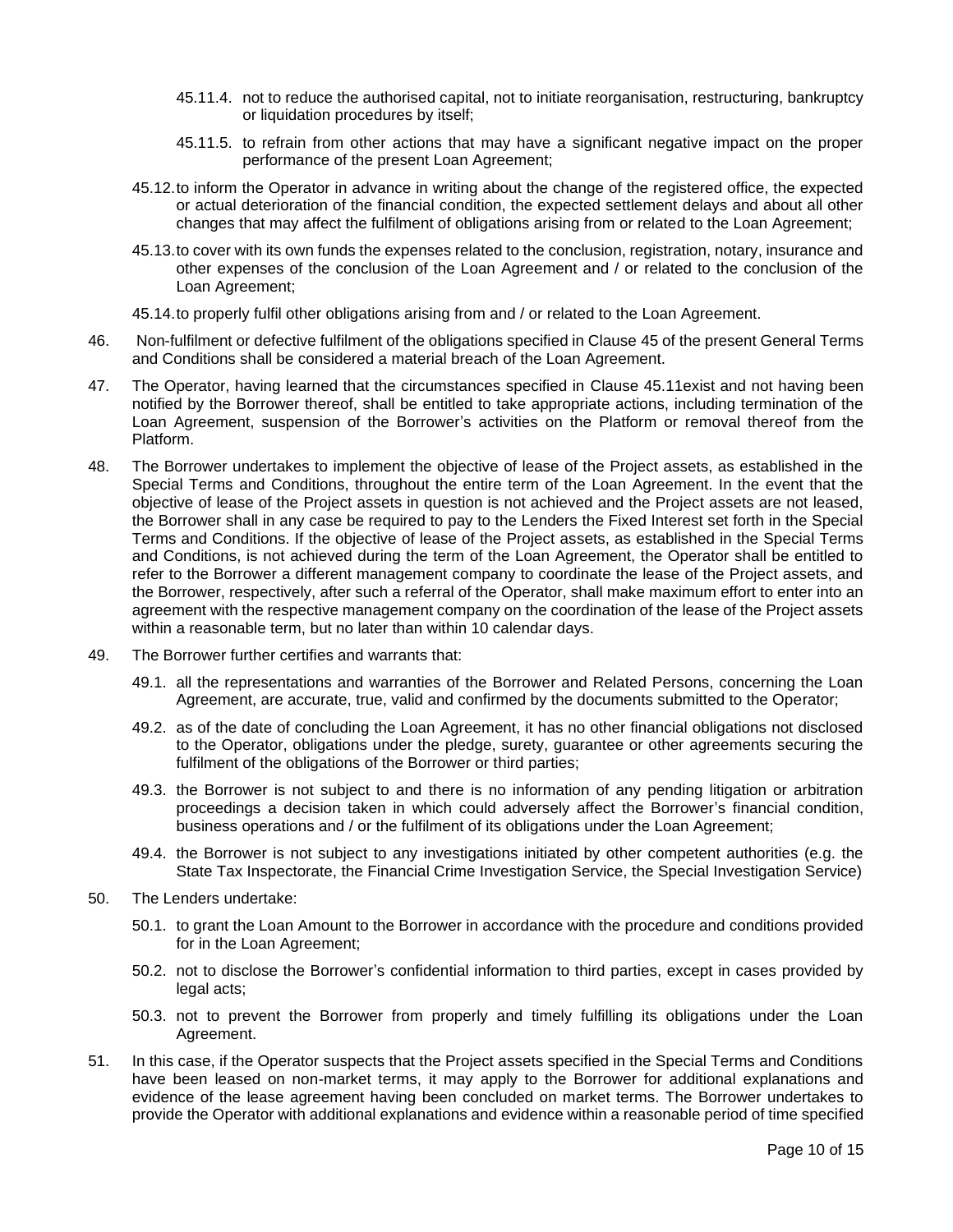in the Operator's notice. In such a case, if the Borrower refuses to provide additional explanations and evidence, or if, after evaluating the explanations and evidence provided, the Operator has reason to believe that there has been a breach of the obligation specified in Clause [45.6,](#page-8-1) the Operator may demand conclusion of a new lease agreement or terminate the Loan Agreement unilaterally and with immediate effect in accordance with the procedure set out in Clause [57](#page-10-0) of the General Terms and Conditions.

# **X. ASSIGNMENT OF CLAIM ON THE SECONDARY MARKET**

- 52. The Operator may create an opportunity on the Platform for the Lenders to assign their existing Claims on the Secondary Market.
- 53. The Borrower agrees that the Claims held against it may be assigned by the Lender to the Secondary Market.
- 54. In order to assign the Claims in possession on the Secondary Market, the Lender:
	- 54.1. must agree with the general terms and conditions of the Claim Assignment Agreement published on the Platform;
	- 54.2. may select in its Platform account the Claims in possession it intends to assign, specify the assignment price and submit an application for the assignment of these Claims on the Platform.
- 55. Upon the assignment of a Claim in the secondary market, the person who has taken over the Claim shall be considered a new Lender under the Loan Agreement (the Borrower shall be required to fulfil its obligations to this new Lender).
- 56. The fact of the assignment of Claims on the Secondary Market shall not in any way affect the obligations assumed by the Borrower under this Loan Agreement, as well as the fulfilment, the manner of fulfilment and / or the procedure of fulfilment of the said obligations.

### **XI. TERMINATION OF THE LOAN AGREEMENT**

- <span id="page-10-0"></span>57. The following legal facts are considered grounds for termination of the Loan Agreement:
	- 57.1. **Breach of the payment obligation**. The Borrower fails to pay any amount due under the Loan Agreement within the term and in accordance with the procedure specified in the Loan Agreement and fails to rectify the breach within 14 (fourteen) calendar days from the submission of the Operator's written notice of breach of the obligation;
	- 57.2. **Breach of the obligations under the Loan Agreement**. The Borrower is in breach of the obligations provided for in Clause [45](#page-7-0) of the present General Terms and Conditions and fails to rectify such a breach within 7 (seven) calendar days from the submission of the Operator's written notice of the breach of the obligation; if it is no longer objectively possible (or no longer makes sense) to rectify such a breach, the Operator shall not grant a term of 7 (seven) calendar days and may immediately rely on this ground for termination of the Loan Agreement;
	- 57.3. **Non-compliance with the pledged asset value-to-debt ratio**. The Borrower fails to fulfil the obligations provided for in Clause [42](#page-7-1) of the General Terms and Conditions related to the pledged asset value-to-debt ratio in accordance with the established procedure;
	- 57.4. **Breach of Borrower's certifications and warranties**. It turns out that any of the Borrower's certifications and warranties provided for in Clauses [44,](#page-7-2) [49](#page-9-0) of the General Terms and Conditions, are incorrect, misleading or no longer viable;
	- 57.5. **Other breaches**. The Borrower and / or the Related Persons commit a material breach of their obligations arising from the Collateral transactions or other transactions or agreements, specified in the Special Terms and Conditions and related to the Loan Agreement;
	- 57.6. **Insolvency**. The Borrower or any Related Person becomes insolvent or declares its insolvency in accordance with applicable law;
	- 57.7. **Acts of public authorities**. The competent public authorities take any acts that render the Borrower or any Related Person incapable of timely and properly discharging the obligations arising from the Loan Agreement, the Collateral transactions or other transactions specified in the Special Terms and Conditions;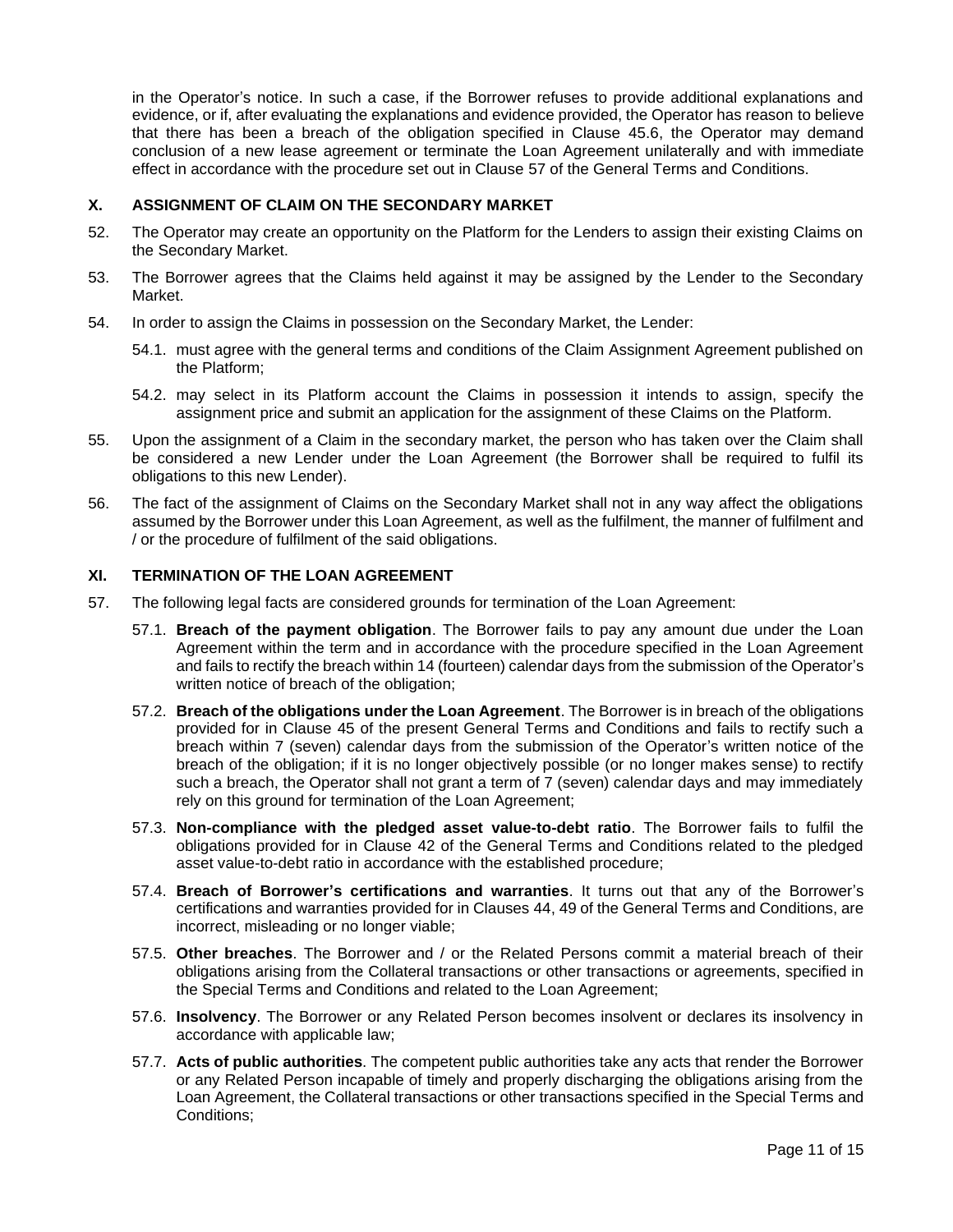- 57.8. **Litigation**. Any judicial, administrative or arbitral proceedings are initiated against the Borrower or any Related Person which, in the opinion of the Operator, may have a material adverse effect on the proper performance of the terms of the Loan Agreement;
- 57.9. **Non-disbursement of the Loan Amount**. The full Loan Amount shall not be disbursed until the expiry of the Loan disbursement term specified in the Special Terms and Conditions;
- 57.10.**Breach of other loan agreements**. If the same pledged assets have also been pledged to the same Lenders (or other lenders) and / or the Operator under another loan agreement, prior to the conclusion of the Loan Agreement, the occurrence of the grounds for the termination such other loan agreement shall also constitute the grounds for termination of the present Loan Agreement;
- 57.11.**Anticipated default of the Loan Agreement**. It can be seen in advance from particular circumstances, that, in the reasonable opinion of the Operator, the Borrower will default the Loan Agreement or will perform it defectively.
- 58. The Operator, acting in the capacity of the Authorised Representative of the Lender (s), shall be entitled to unilaterally and immediately terminate the Loan Agreement and demand payment of the full Loan Amount, Interest and other overdue payments (fines, compensatory interest) specified in the Loan Agreement, on the grounds prescribed in the Civil Code of the Republic of Lithuania, as well as the fees calculated on the basis of the Service Fees published on the Platform. The Borrower must also indemnify all direct and indirect damages incurred by third parties (including the Lenders, the Operator) as a result of such termination of the Loan Agreement. Furthermore, should the Borrower declare that it would default, or should it evade payment in bad faith, as well as in cases of swindling and fraud on the part of the Borrower, the Operator may declare that the Borrower has committed a gross breach of the Loan Agreement (a material breach). The Operator shall send a notice to the Borrower, by e-mail and / or registered and / or courier mail to the Borrower's e-mail address, and / or registered office address specified in the Special Terms and Conditions, of (i) overdue payment, as well as (ii) termination of the Loan Agreement. The notice shall be deemed to have been served 24 (twenty-four) hours after its dispatch (by e-mail) or on the third working day after its dispatch (by registered or courier mail).
- 59. The Parties agree that upon termination of the Loan Agreement, the Borrower shall pay compensatory interest of 0.02% on the <sup>3</sup>amount overdue for each calendar day of default.
- 60. If the Operator (based on its reasonable assessment) establishes the presence of at least one of the grounds for termination of the Loan Agreement specified in Clause [57,](#page-10-0) the Operator shall be entitled to terminate the Loan Agreement by notifying the Borrower in accordance with the present General Terms and Conditions and demand the Borrower to pay the full outstanding Loan Amount, Interest due and all other amounts due under the Loan Agreement within 15 (fifteen) calendar days from the date of dispatch of the notice. In this case, the Borrower must also additionally pay to the Operator a Loan Agreement termination fee (one-off) of 5% (five percent) of the Loan Amount. **In all cases, the Loan Agreement shall be deemed terminated and the amounts specified herein shall become payable from the date of receipt of the notice sent by the Operator (and in cases where a later date of termination of the Loan Agreement is specified in the notice sent – from such a specified date).** The Borrower must also indemnify all direct and indirect damages incurred by third parties (including the Lenders, the Operator) as a result of such termination of the Loan Agreement.
- 61. For the avoidance of doubt, the Lender hereby expressly authorises the Operator to terminate the Loan Agreement with the Borrower on its (Lender's) behalf in the cases and according to the procedure set forth in the Loan Agreement and the legislation of the Republic of Lithuania, as well as to act as the Lender's representative exercising debt recovery under the Loan Agreement, with all the rights granted to it by the Law on Crowdfunding of the Republic of Lithuania and / or other legal acts, and, when necessary, to ensure the performance of the Loan Agreement and debt recovery. Such authorisation of the Lender shall take effect from the date of entry into force of the Loan Agreement and shall be valid until the moment of fulfilment of the Borrower's obligations under the Loan Agreement.
- 62. The Operator, who has requested the repayment of the Loan Amount before the established Loan repayment term in accordance with the procedure established by the present General Terms and Conditions, shall not suspend the calculation of compensatory interest until the Borrower fully settles with the Lenders.

<sup>&</sup>lt;sup>3</sup> Daily interest rate.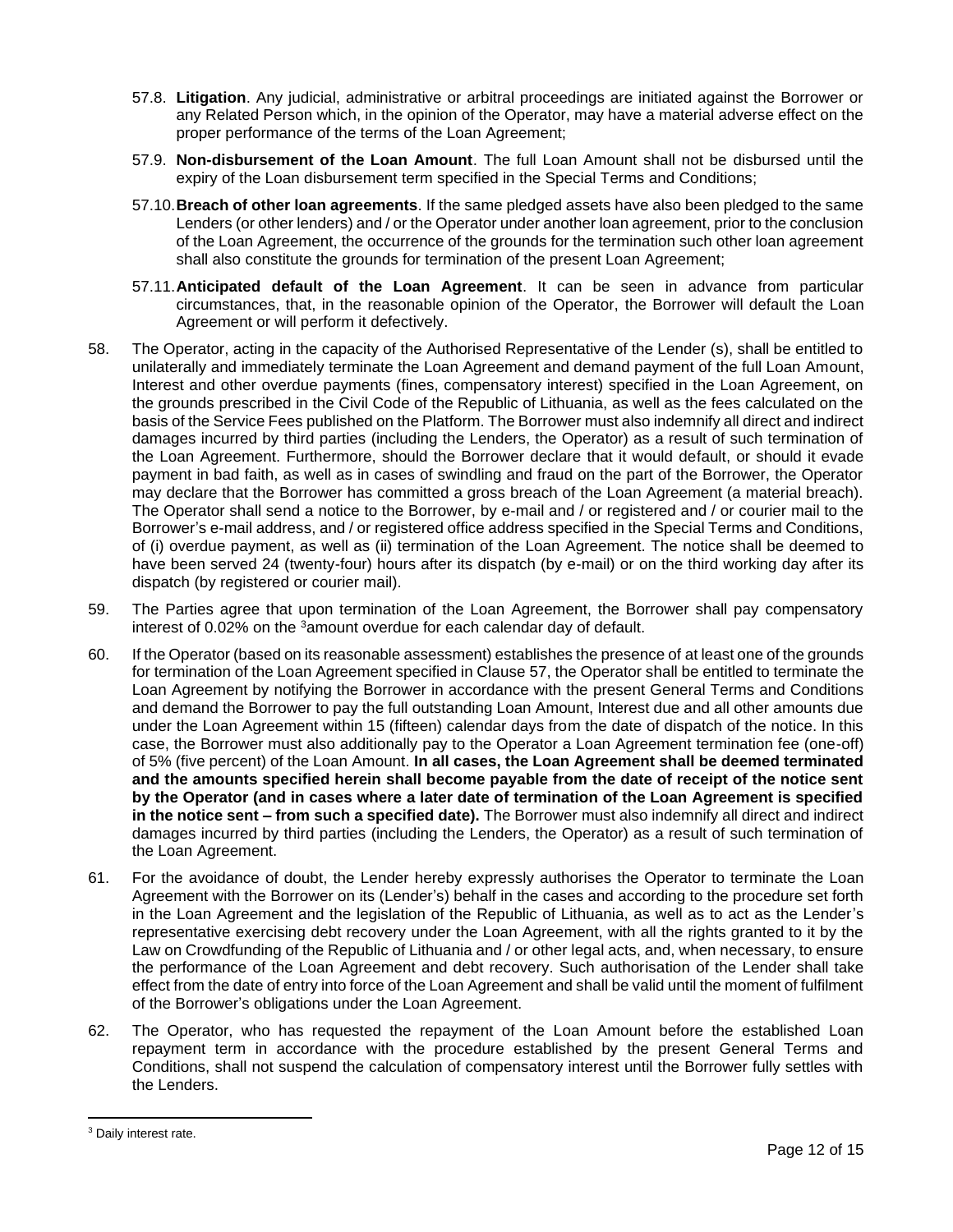- 63. The Lender and the Borrower agree and warrant that upon termination of the Loan Agreement, the Operator may, at its sole discretion, either: (i) take over the Lender's (Lenders') Claims in accordance with the present General Terms and Conditions, or (ii) act as the Lender's (Lenders') representative, executing debt recovery under the Loan Agreement, with all the rights granted to it by the Law on Crowdfunding of the Republic of Lithuania and / or other legal acts, and, when necessary, to ensure the performance of the Loan Agreement and debt recovery. To this end, the Operator shall also be required to take all actions necessary to properly represent the interests of the Lender (s) and to administer the debt repayment.
- 64. The Operator, acting as the Lenders' (i.e. the creditors') representative, shall be in possession of all the rights and obligations set forth in the Law on Crowdfunding of the Republic of Lithuania, the Civil Code of the Republic of Lithuania and other legal acts, and conclusion of a separate power of attorney or other document identical to its content shall not be required to that end.
- 65. Automatic Subrogation to the Lenders' Claim (with the right to assign it to a third party) shall take place after the Operator sends to the Borrower, to the e-mail available in the Platform database and / or by registered and / or courier mail to the address of the registered office of the Borrower, a notice of termination of the Loan Agreement and takeover of the Claim. Automatic assignment of the Claim shall be performed with deferred payment, which means that the Operator will pay the Lenders a takeover price equal to the funds recovered from the Borrower during the debt recovery after deducting the fees indicated in the Service Fees by the Operator. The Borrower warrants that the identity of the Lender is of no particular importance to it. In all cases, when the claims are taken over by the Operator by means of Automatic Subrogation, all the means of securing the fulfilment of the claim shall be transferred at the same time, including but not limited to the mortgage / pledge rights. If necessary, the Collateral shall be transferred by way of a notarial transaction to the Operator in due time, at the notary office of the Operator's choice. By the deadline specified by the Operator, the Lenders undertake to take all necessary actions (for example, to issue the required power of attorney, confirmation or another document, to arrive at the place specified by the Operator, etc.) if the need for such actions arises and the power of attorneys, issued by the present General Terms and Conditions or other agreements related to the Loan Agreement, appear to be not sufficient.
- 66. The Operator, having taken over the Claim by way of Automatic Subrogation, shall act as a prudent creditor and make efforts to recover the debt, but shall not be held liable to the Lender individually or jointly and severally with the Borrower as to whether and to what extent the debt recovery is successful. The Lender agrees, warrants and represents that it understands and is aware of the lending risks it consents to.
- 67. The purpose of the Automatic Subrogation is to give the Operator the legal opportunity to safeguard the Lender's interests and to take all actions necessary for the Borrower to properly fulfil its obligations under the Loan Agreement as well as to enforce debt recovery under Collateral transactions (including recovery from the pledged real estate (object of mortgage) under a mortgage transaction and / or other pledged assets). The Lender warrants that the assignment of the Claim by way of Automatic Subrogation shall be deemed indefinite and irrevocable.
- 68. The Lender warrants that in the event of Automatic Subrogation or in the course of debt recovery on behalf of the Lender, the Operator, in its own name, will have to sign all the necessary documents (with unrestricted right to sub-delegate a third party of choice), perform all procedural actions, including receipt, submission for enforcement of the enforcement order, apply to institutions and bodies, submit requests, receive documents in accordance with the submitted requests, apply to debt collection agencies regarding the fulfilment of obligations, conduct negotiations with the Borrower.
- 69. Should the Operator terminate the Loan Agreement with the Borrower unilaterally, in accordance with the procedure established by the present Loan Agreement, the Operator, acting as the Lender's (Lenders') representative, shall be entitled, upon the dispatch of the notice of termination of the Loan Agreement, to additionally request the Borrower to pay all the amounts due (the Loan Amount, Interest, penalties and other payments, indemnities, etc.) and / or to recover these amounts in court or out of court. The Operator shall be entitled to sub-authorise to third parties the representation of the interests of the Lender (s) in court (or other institutions, if the amounts are recovered out of court).
- 70. The Operator shall be entitled to freely dispose of its rights under the Loan Agreement and the Collateral transactions (including the mortgage transaction) and to use the documents and the information about the Borrower, at the disposal of the Operator. The Operator shall carry out an enforced recovery from the pledged immovable thing (object of the mortgage) in accordance with the mortgage transaction and performs all related actions under the conditions and in accordance with the procedure established in the mortgage transaction and legal acts of the Republic of Lithuania.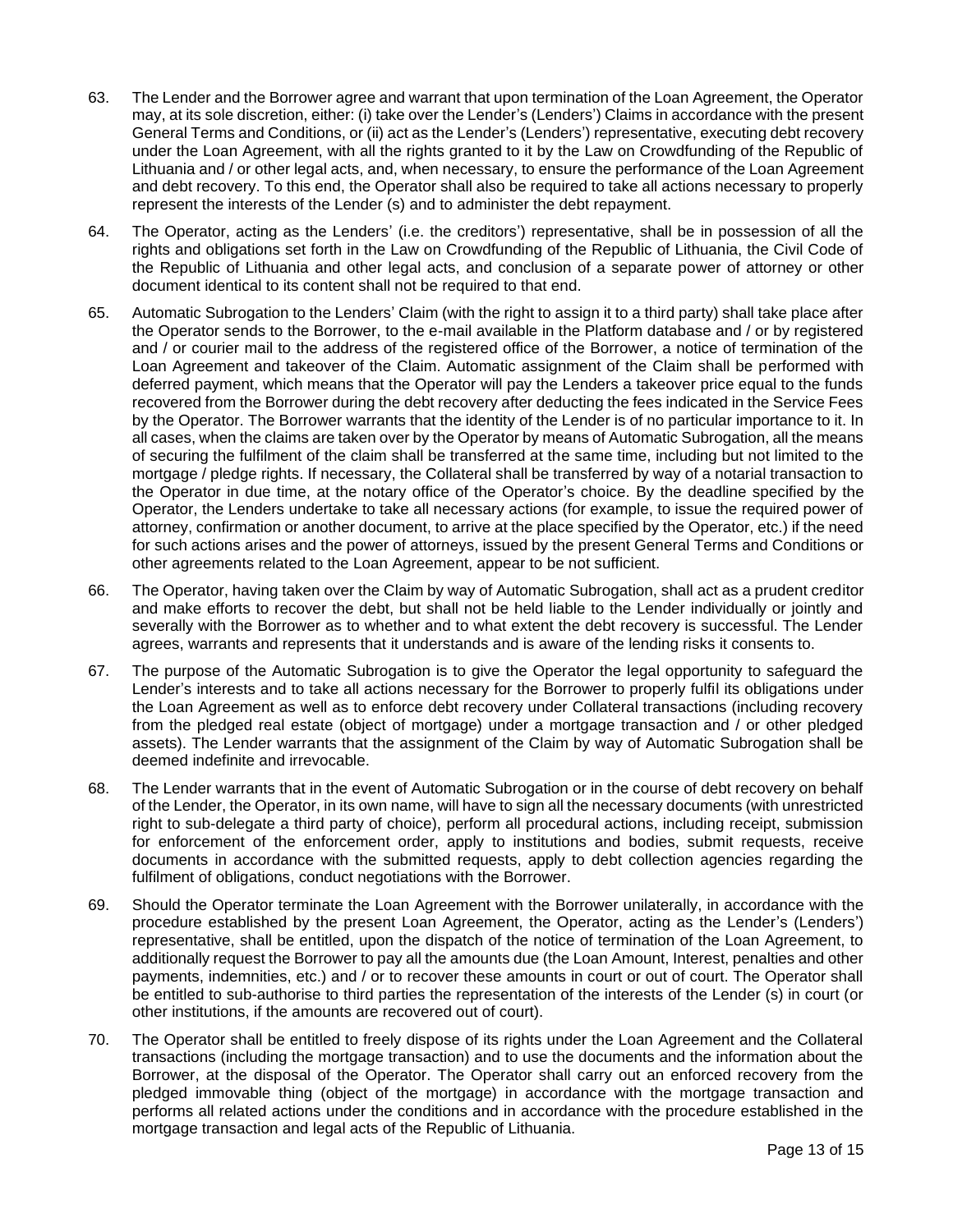- 71. The Operator shall be entitled to transfer the recovery of liabilities from the Borrower to the debt collection agencies and in this case the Borrower must reimburse the applicable recovery fee and / or cover all other costs in connection to such a transfer to the Operator or the debt collection agency.
- 72. Both the Borrower and the Lender warrant that identity of either of them (i.e. the identity of the Lender for the Borrower; the identity of the Borrower for the Lender) is not material to each other.

## **XII. RECOVERY OF ASSETS**

- 73. The Lenders and the Borrower agree and warrant that upon termination of the Loan Agreement, the Operator may, at its sole discretion:
	- 73.1. automatically, without the separate consent of the Lender, to be subrogated to the Lender's Claims in accordance with the procedure set forth in the present General Terms and Conditions and the Agreement on the Use of the Crowdfunding Platform, or
	- 73.2. to act as the Lender's representative and to carry out the recovery under the Loan Agreement, with all the rights granted to it by the Law and other applicable legal acts, and, when necessary, to ensure the recovery of the debt.
- 74. The Operator is instructed to perform all actions necessary to properly represent the interests of the Lenders and to administer the repayment of the debt. The Operator, acting as the Lenders' representative, shall have all the rights and obligations established by the Law, the Civil Code of the Republic of Lithuania and other legal acts, and for this purpose no separate power of attorney or other document identical in content must be drawn up separately. In this case, if a separate power of attorney would be needed, the Lenders undertake to issue it immediately but no later than within 5 business days from the receipt of the notification from the Operator.
- 75. The Operator, having been subrogated to the Lenders' Claims and / or acting as the Lenders' representative, shall make efforts to recover the debt, but does not in any way guarantee to the Lenders that all or part of the debt will be successfully recovered.
- 76. The Operator shall be entitled to delegate the power to represent the interests of Lenders in court and in other institutions to debt collection agencies or other persons (e.g. law firms, etc.).
- 77. The Operator shall be entitled to freely dispose of its rights under the Loan Agreement and Collateral transactions at its own discretion and to use the documents and information about the Borrower in its possession. The Operator shall carry out enforced recovery from the pledged assets in accordance with the pledge transaction and carry out all the related actions under the conditions and in accordance with the procedure established in the pledge transaction and legal acts of the Republic of Lithuania.
- 78. The Operator shall be entitled to transfer the recovery of liabilities from the Borrower to third parties (debt collection agencies, law firms, etc.) and in this case the Borrower must reimburse the applicable recovery fee and / or cover all other costs of the Operator or the debt collection agency in connection to such a transfer.

#### **XIII. COMMUNICATIONS AND CONFIDENTIALITY**

- <span id="page-13-3"></span><span id="page-13-0"></span>79. All communications, notices and other information or documents relating to the present Loan Agreement shall be provided in the following ways:
	- 79.1. through the Platform operated by the Operator, by providing the information in the personal accounts of the Borrower and the Lender, respectively;
	- 79.2. by email;
	- 79.3. by courier or registered mail.
- <span id="page-13-2"></span><span id="page-13-1"></span>80. The submitted communications shall be deemed to have been received 1 working day after dispatch thereof when the information is provided in the cases prescribed in Clauses [79.1](#page-13-0) and [79.2,](#page-13-1) and 3 working days when the information is provided in the case prescribed in Clause [79.3.](#page-13-2)
- 81. The Special Terms and Conditions of the Loan Agreement, the Collateral transactions and other information and / or documents related to the present Special Terms and Conditions and the Collateral transactions shall be considered confidential information and may not be disclosed to third parties unless required to do